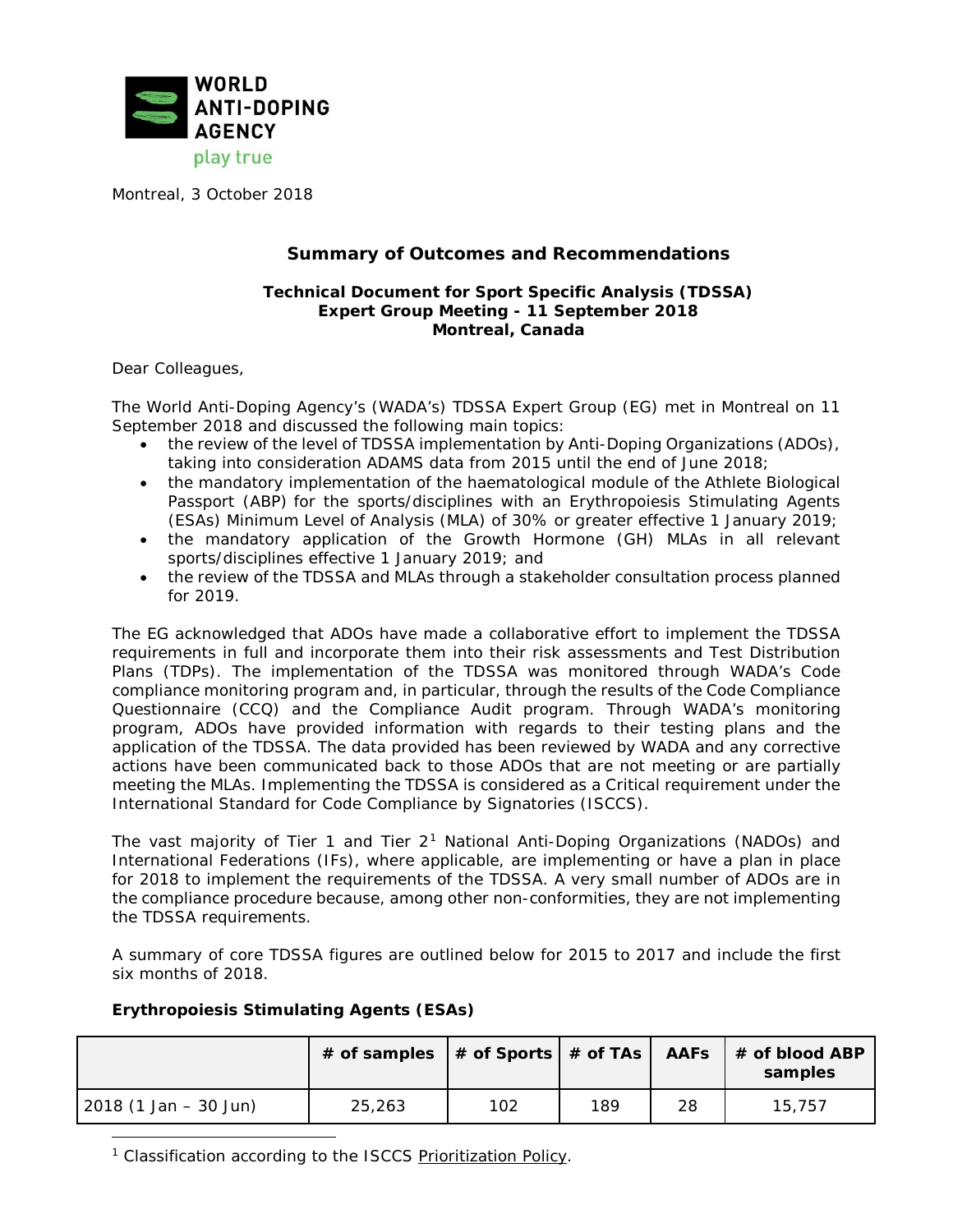| $2017$ (Full year) | 48,853 | 116 | 220 | 85 | 29,130 |
|--------------------|--------|-----|-----|----|--------|
| 2016 (Full year)   | 46,710 | 108 | 212 |    | 28,111 |
| 2015 (Full year)   | 36,218 | 94  | 183 | 46 | 25,012 |

# **Growth Hormone (GH)**

 $\overline{a}$ 

|                         | $#$ of samples | # of Sports | # of TAs | <b>AAFs</b> |
|-------------------------|----------------|-------------|----------|-------------|
| $2018$ (1 Jan – 30 Jun) | 12,012         | 85          | 107      |             |
| 2017 (Full year)        | 20,482         | 90          | 124      | O           |
| 2016 (Full year)        | 17,538         | 68          | 111      | 6           |
| 2015 (Full year)        | 13,264         | 74          | 103      |             |

# **Growth Hormone Releasing Factors (GHRFs)**

|                         | # of samples | $#$ of Sports $ $ | # of TAs | <b>AAFs</b> |
|-------------------------|--------------|-------------------|----------|-------------|
| $2018$ (1 Jan – 30 Jun) | 29,384       | 110               | 187      |             |
| 2017 (Full year)        | 57,869       | 119               | 218      | 19          |
| 2016 (Full year)        | 42,730       | 111               | 207      | 15          |
| 2015 (Full year)        | 21,654       | 88                | 145      | 14          |

A summary of the main outcomes of the meeting and recommendations are outlined below.

## **1. The mandatory implementation of the haematological module of the ABP for the sports/disciplines with an ESAs MLA of 30% or greater will commence on 1 January 2019.**

WADA's Executive Committee (ExCo) originally approved the mandatory implementation of the haematological module of the ABP by ADOs for the sports/disciplines with an ESAs MLA of 30% or greater in November 2016 to come into effect on 1 January 2018, which was extended to 1 January 2019. Following the review of the existing implementation of the haematological module and feedback from WADA's ABP team<sup>[2](#page-1-0)</sup>, the EG saw no reason to postpone the mandatory implementation of the haematological module of the ABP for the sports/disciplines with an ESAs MLA of 30% or greater any longer and this requirement will therefore come into effect on 1 January 2019.

<span id="page-1-0"></span><sup>&</sup>lt;sup>2</sup> In 2018, almost 70% of Tier 1 and Tier 2 NADOs and IFs (where applicable) have ABP programs that are already in line with all applicable ABP Technical Documents and International Standards, including the ISTI.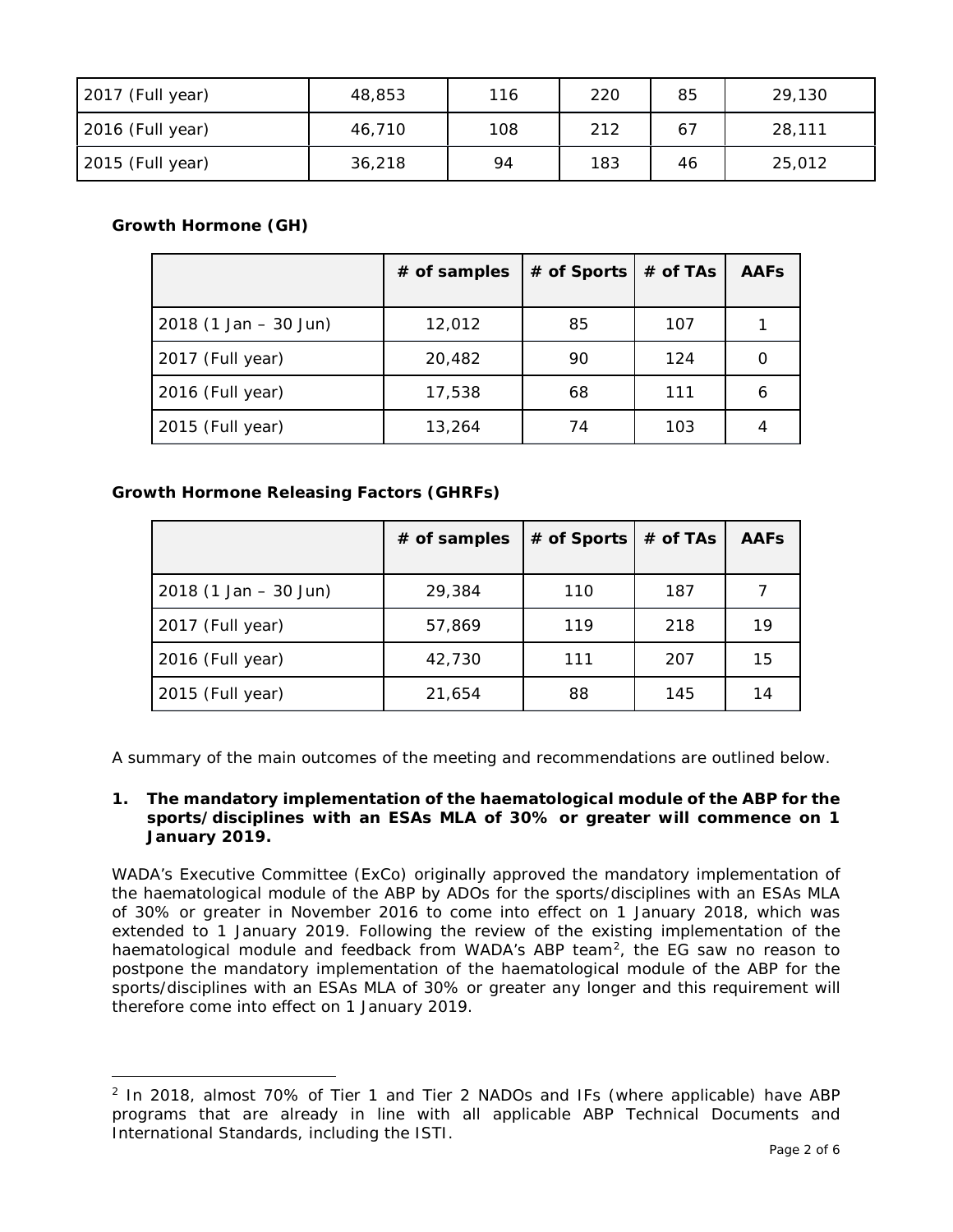The EG recognized that some blood transportation and analysis capacity issues remain in certain regions and WADA is working closely with those regions to find solutions as quickly as possible.

In addition, the EG recommends that the following mandatory criteria apply to the implementation of the haematological module of the ABP and are to be included within the TDSSA document for approval at WADA's November 2018 ExCo meeting:

- a) The mandatory implementation of the ABP haematological module shall apply to all athletes from those sports/disciplines with an ESAs MLA of 30% or greater (as identified in the TDSSA) that are referenced in an ADO's TDP, and are part of the ADO's Registered Testing Pool (RTP);
- b) The program shall be compliant with all applicable ABP Technical Documents and International Standards, including the International Standard for Testing and Investigations (ISTI) and the Technical Document for Athlete Passport Management Units (TD-APMU);
- c) At a minimum, an average of three blood ABP tests shall be planned annually across all athletes from those sports/disciplines with an ESAs MLA of [3](#page-2-0)0% or greater<sup>3</sup> who are part of the RTP of an ADO and therefore part of the ADO's ABP haematological module program; and
- d) The distribution of these tests shall be carried out according to the status of the athlete's Passport, as well as any intelligence the ADO may have access to and the recommendations of the Athlete Passport Management Unit (APMU), so that athletes with atypical/suspicious Passports receive more tests than those with normal Passports.

ADOs will be required to report the details of their RTP to WADA through ADAMS or another system approved by WADA. An ADO's compliance in relation to its haematological ABP program will be monitored by WADA as part of its wider compliance monitoring program based on the criteria outlined above. As a guide to WADA's assessment of the required number of blood ABP tests per ADO (see criterion c) above), the annual number of blood ABP tests conducted by the ADO and recorded in ADAMS will be divided by the number of athletes in the RTP from the sports/disciplines with an ESAs MLA of 30% or greater.

As an example, if a NADO has 100 athletes in its RTP, of which 25 are from sports/disciplines with an ESAs MLA of 30% or greater, then the ADO shall plan to perform a minimum of 75 blood ABP tests (three tests x 25 athletes) during the course of that year. Athletes with atypical or suspicious Passports, as identified by the APMU, should have greater than three blood ABP tests during the course of the year. Athletes with normal Passports should have at least one blood ABP test during the course of the year.

For an athlete from a sport and discipline with an ESAs MLA of 30% or greater with no previous blood ABP tests, the ADO shall plan to conduct a minimum of three blood ABP tests within the first year to establish a baseline and then adjust the testing frequency, in consultation with the ADO's APMU.

These requirements do not prevent the implementation by an ADO of the ABP haematological module on athletes outside of its RTP or those found in the RTP of another ADO.

Implementation of the ABP haematological module for those sports/disciplines for which the MLA for ESAs is 15% is strongly recommended. For those sports/disciplines with an MLA for

<span id="page-2-0"></span><sup>&</sup>lt;sup>3</sup> According to existing ADAMS data, 19,523 blood samples from 6,332 athletes in sports/disciplines with an ESAs MLA of 30% or greater have been collected in the last 12 months, which equates to an average of 3.1 samples per athlete.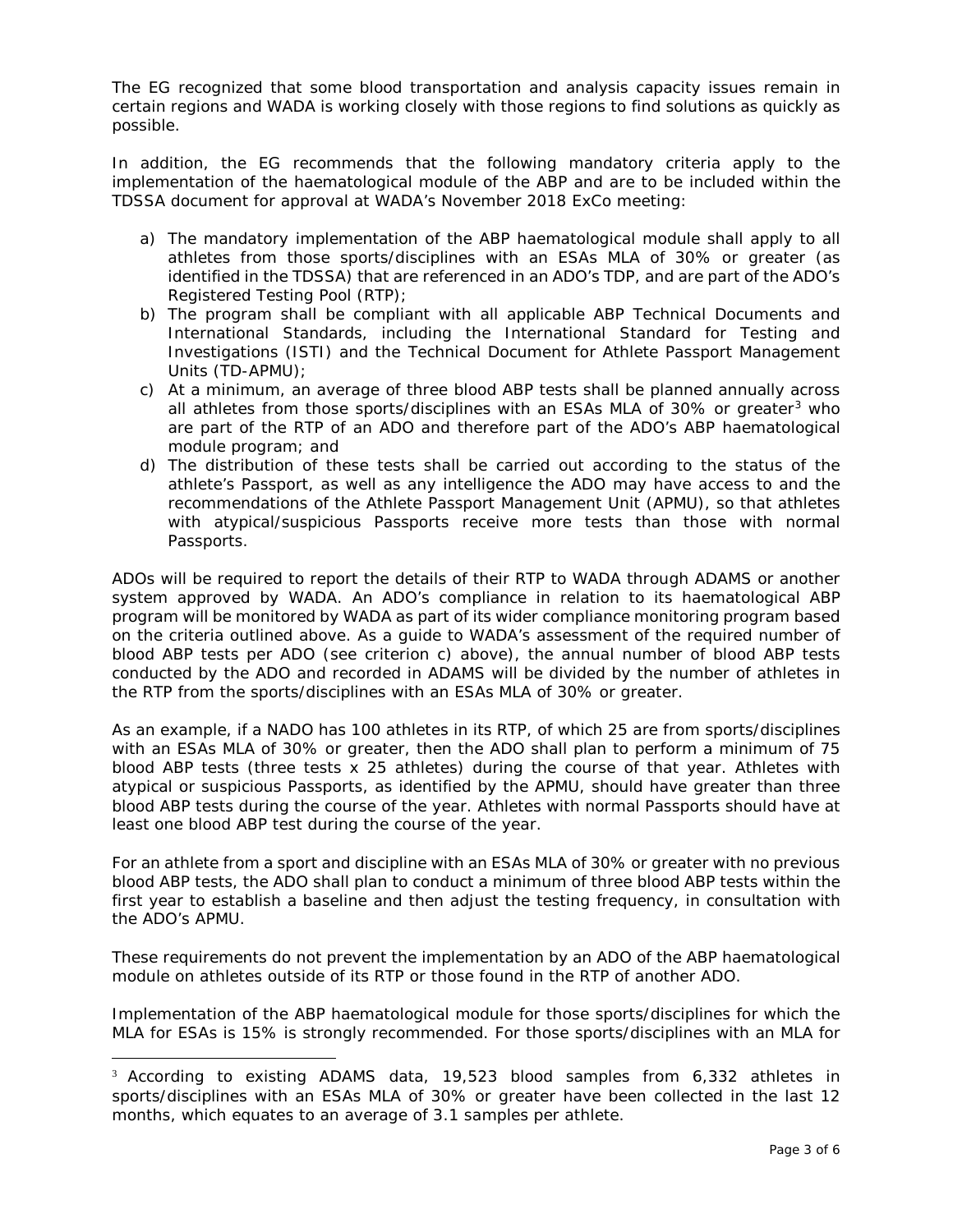ESAs of 10%, ADOs are encouraged to consider the benefits of implementing the ABP haematological module. When implementing the ABP haematological module for sports/disciplines with an ESAs MLA of 15% or less, ADOs are encouraged to apply the same mandatory criteria outlined above.

The above recommendations for the mandatory criteria are proposed to be presented for approval at WADA's ExCo meeting in November 2018. WADA welcomes any comments or feedback that ADOs may wish to submit regarding these criteria. Please send any comments to [tdssa@wada-ama.org](mailto:tdssa@wada-ama.org) by 16 October 2018.

ADOs that would like to receive more information or who may have questions on the implementation of the ABP are invited to contact WADA's ABP team at [athletepassport@wada](mailto:athletepassport@wada-ama.org)[ama.org.](mailto:athletepassport@wada-ama.org)

#### **2. The mandatory implementation of the GH MLAs for all sports/disciplines will be postponed until the endocrine module of the ABP is ready for implementation**

With respect to the mandatory implementation of GH testing in 2019 by all ADOs, which was originally approved by WADA's ExCo (in November 2016) to come into effect on 1 January 2018 and was then extended to 1 January 2019, the EG recommends that the mandatory implementation of GH testing (in accordance with the MLAs as defined in the TDSSA) shall be postponed until the endocrine module of the ABP is ready for implementation.

During the period of postponement:

- ADOs are strongly encouraged to continue their best efforts to conduct GH testing and meet the existing GH MLAs for those sports/disciplines listed in the TDSSA;
- In situations where samples are reported as atypical for GH, and/or where investigations indicate reliable intelligence on possible GH abuse, ADOs should target test the athlete for GH analysis. In addition, ADOs are strongly encouraged to store the samples for future analysis and/or re-analysis when further technological advancements for GH analysis are available; and
- ADOs will not be held accountable under WADA's compliance monitoring program for fully meeting the GH MLAs.

WADA and the EG will continue to monitor the implementation of GH testing within ADOs' testing programs globally and will review its position in due course.

The above recommendation is proposed to be presented for approval at WADA's ExCo meeting in November 2018. WADA welcomes any comments or feedback that ADOs may wish to submit regarding this change. Please send any comments to tolassa@wada-ama.org by 16 October 2018.

Please note that there is no change to the mandatory implementation of GHRF testing (which came into effect on 1 January 2017 through the TDSSA). The analysis of GHRFs is not a substitute for GH analysis.

## **3. Ongoing monitoring of the implementation of the TDSSA requirements**

The EG endorsed WADA's proposal to monitor the implementation of the TDSSA requirements by ADOs twice per year for the next two years. Such review will be based on WADA's [prioritization](https://www.wada-ama.org/sites/default/files/resources/files/isccs_prioritization_policy.pdf) policy and following the outcomes of such monitoring, the EG will review the results at its annual meeting. ADOs can utilize the [Reporting](https://www.wada-ama.org/sites/default/files/resources/files/reporting_guide_to_monitor_testing_v1.0.pdf) Guide to Monitor Testing to monitor their compliance with the TDSSA, based on accurate ADAMS testing data.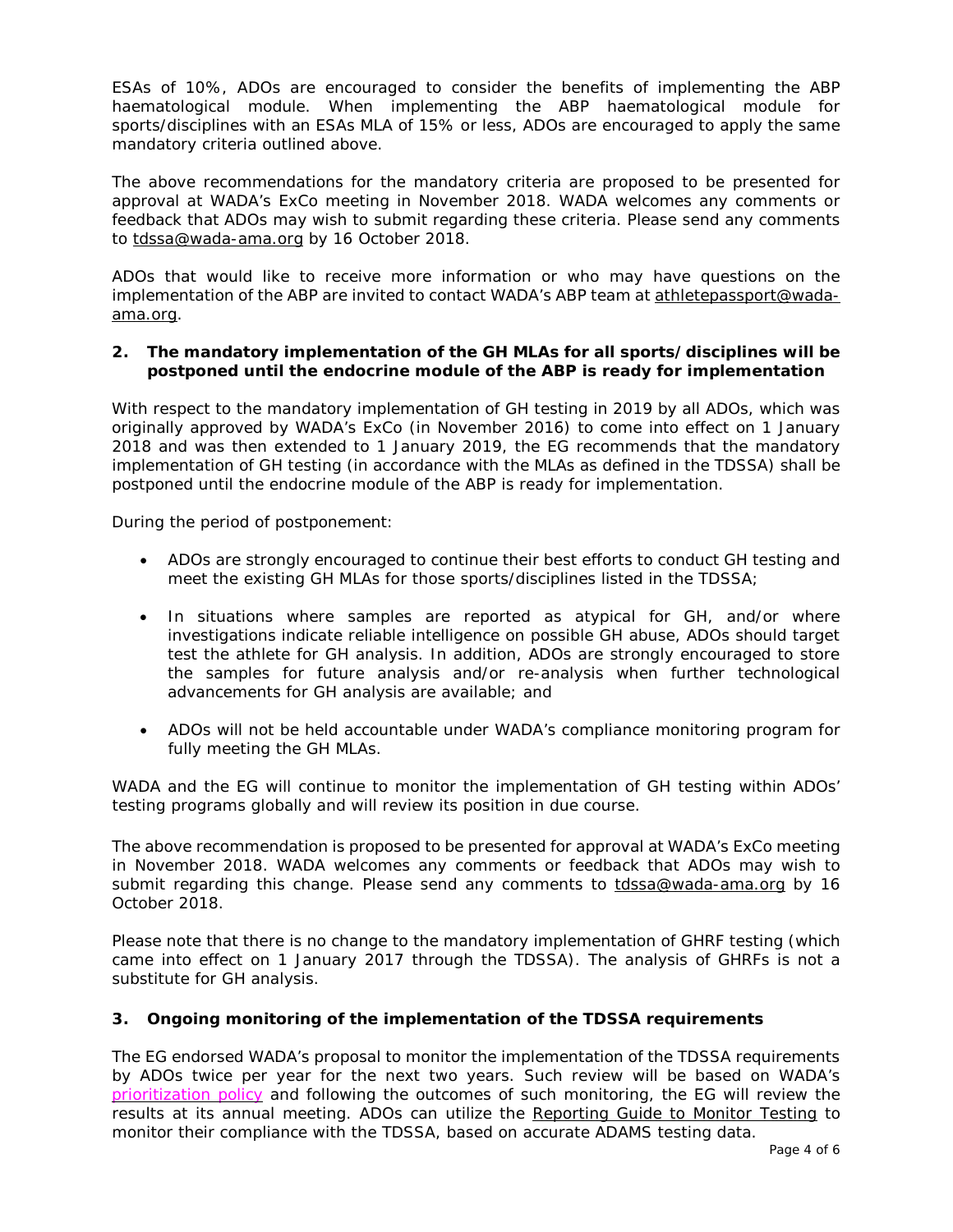# **4. TDSSA Testing Guides in ADeL**

The accessibility of the TDSSA Testing Guides will be revised by the EG and WADA by the end of 2018. WADA will consider uploading the updated versions in [ADeL,](https://www.wada-ama.org/en/what-we-do/education-prevention/anti-doping-e-learning-adel) WADA's Anti-Doping e-Learning platform for ADOs, early in 2019 so ADOs' testing staff have easier access to them. The TDSSA Testing Guides for ESAs, GH and GHRFs provide valuable information and guidance for implementing an effective risk assessment and TDP for specific analyses of these substances.

## **5. Prohibited Substances on the TDSSA in 2019**

No new categories of specific analyses are proposed to be added to the TDSSA in 2019.

#### **6. Stakeholder consultation process in 2019**

Following last year's EG decision for a review of the existing MLAs to be conducted by WADA in 2019, the EG agreed to the following timelines of such a review:

| <b>Action</b>                          | <b>Timeline</b>   |
|----------------------------------------|-------------------|
| <b>Stakeholder Consultation Starts</b> | 15 March 2019     |
| <b>Stakeholder Consultation Ends</b>   | 30 April 2019     |
| Annual TDSSA EG Meeting                | Mid-June 2019     |
| WADA Executive Committee Meeting       | 23 September 2019 |
| Revised TDSSA comes into effect        | January 2020      |

## **7. Availability of TDSSA analyses at WADA-accredited Laboratories**

A list of WADA-accredited laboratories and the types of TDSSA analysis they currently can provide (as of 26 September 2018) can be found in the Annex of this Summary.

We hope you find the above update on the TDSSA informative. Should you have any comments or questions regarding the above or the implementation of the TDSSA, please contact WADA at [tdssa@wada-ama.org.](mailto:tdssa@wada-ama.org)

Thank you for your continued commitment to clean sport.

Yours sincerely,

TeTirks

**Tim Ricketts** Matt Fedoruk Director, Standards and Harmonization Chair of the TDSSA Expert Group